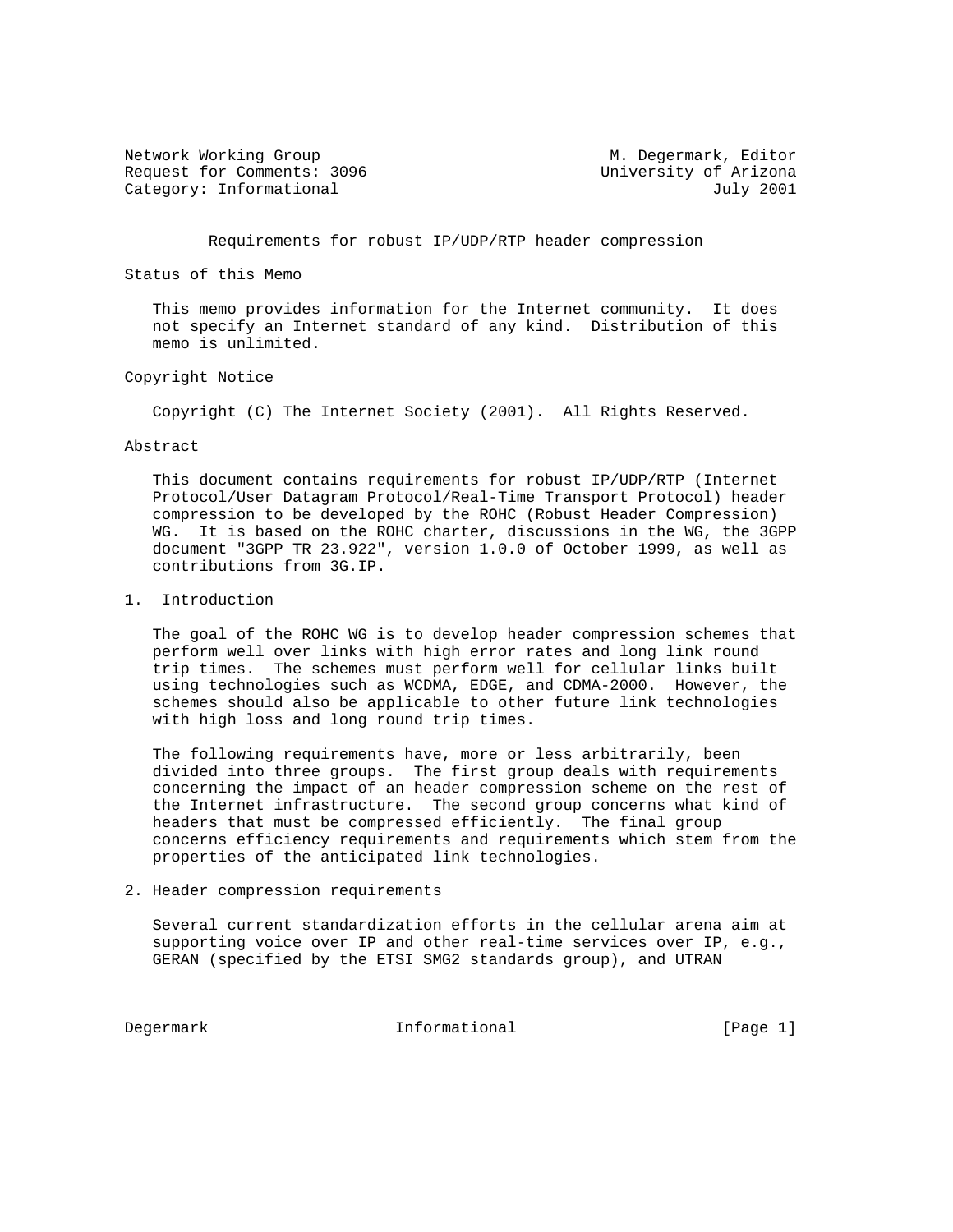(specified by the 3GPP standards organization). It is critical for these standardization efforts that a suitable header compression scheme is developed before completion of the Release 2000 standards. Therefore, it is imperative that the ROHC WG keeps its schedule.

2.1 Impact on Internet infrastructure

 1. Transparency: When a header is compressed and then decompressed, the resulting header must be semantically identical to the original header. If this cannot be achieved, the packet containing the erroneous header must be discarded.

 Justification: The header compression process must not produce headers that might cause problems for any current or future part of the Internet infrastructure.

 2. Ubiquity: Must not require modifications to existing IP (v4 or v6), UDP, or RTP implementations.

Justification: Ease of deployment.

 Note: The ROHC WG may recommend changes that would increase the compression efficiency for the RTP streams emitted by implementations. However, ROHC cannot rely on such recommendations being followed.

2.2 Supported headers and kinds of RTP streams

1. IPv4 and IPv6: Must support both IPv4 and IPv6.

 Justification: IPv4 and IPv6 will both be around during the foreseeable future.

2. Mobile IP: The kinds of headers used by Mobile IP{v4,v6} should be compressed efficiently. For IPv4 these include headers of tunneled packets. For IPv6 these include headers containing the Routing Header, the Binding Update Destination Option, and the Home Address option.

 Justification: It is very likely that Mobile IP will be used by cellular devices.

 3. Genericity: Must support compression of headers of arbitrary RTP streams.

Degermark Informational [Page 2]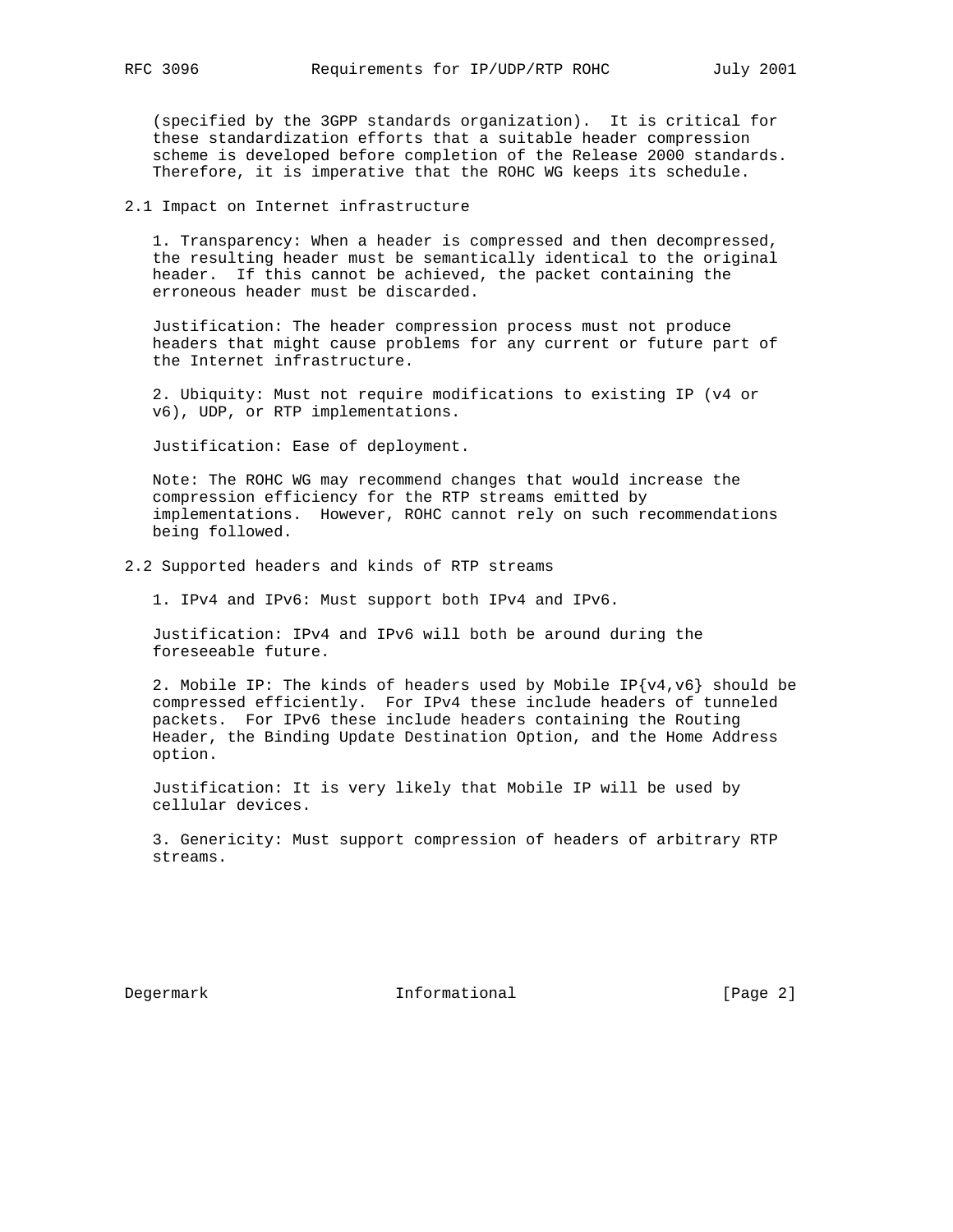Justification: There must be a generic scheme which can compress reasonably well for any payload type and traffic pattern. This does not preclude optimizations for certain media types where the traffic pattern is known, e.g., for low-bandwidth voice and low-bandwidth video.

 Note: This applies to the RTP stream before as well as after it has passed through an internet.

 4. IPSEC: ROHC should be able to compress headers containing IPSEC subheaders.

 Note: It is of course not possible to compress the encrypted part of an ESP header, nor the cryptographic data in an AH header.

#### 2.3 Efficiency

 1. Performance/Spectral Efficiency: Must provide low relative overhead under expected operating conditions; compression efficiency should be better than for RFC 2508 under equivalent operating conditions. The error rate should only marginally increase the overhead under expected operating conditions.

 Justification: Spectrum efficiency is a primary goal. RFC 2508 does not perform well enough.

 Note: The relative overhead is the average header overhead relative to the payload. Any auxiliary (e.g., control or feedback) channels used by the scheme should be taken into account when calculating the header overhead.

 2. Error propagation: Error propagation due to header compression should be kept at an absolute minimum. Error propagation is defined as the loss or damage of headers subsequent to headers lost or damaged by the link, even if those subsequent headers are not lost or damaged.

 Justification: Error propagation reduces spectral efficiency and reduces quality. CRTP suffers severely from error propagation.

 Note: There are at least two kinds of error propagation; loss propagation, where an error causes subsequent headers to be lost, and damage propagation, where an error causes subsequent headers to be damaged.

Degermark 1nformational [Page 3]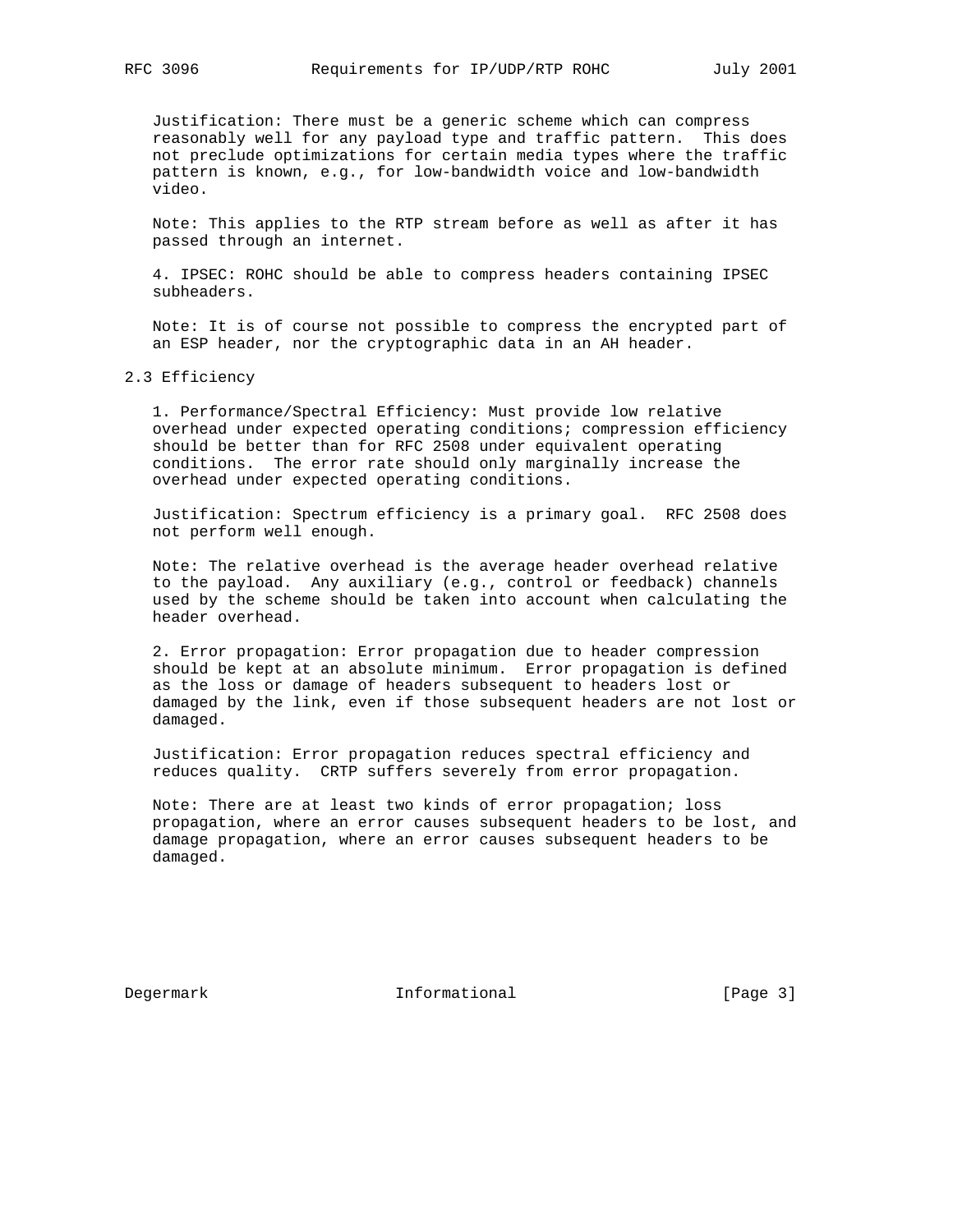3a. Handover loss events: There must be a way to run ROHC where loss events of length 150 milliseconds are handled efficiently and where loss or damage propagation is not introduced by ROHC during such events.

 Justification: Such loss events can be introduced by handover operations in a (radio) network between compressor and decompressor. Handover operations can be frequent in cellular systems. Failure to handle handover well can adversely impact spectrum efficiency and quality.

 3b. Handover context recreation: There must be a way to run ROHC that deals well with events where the route of an RTP conversation changes such that either the compressor or the decompressor of the conversation is relocated to another node, where the context needs to be recreated. ROHC must not introduce erroneous headers during such events, and should not introduce packet loss during such events.

 Justification: Such events can be frequent in cellular systems where the compressor/decompressor on the network side is close to the radio base stations.

 Note: In order to aid developers of context recreation schemes where context is transfered to the new node, the specification shall outline what parts of the context is to be transfered, as well as conditions for its use. Procedures for context recreation (and discard) without such context transfer will also be provided.

4. Link delay: Must operate under all expected link delay conditions.

 5. Processing delay: The scheme must not contribute significantly to system delay budget.

 6. Multiple links: The scheme must perform well when there are two or more cellular links in the end-to-end path.

Justification: Such paths will occur.

 Note: loss on previous links will cause irregularities in the RTP stream reaching the compressor. Such irregularities should only marginally affect performance.

 7a. Packet Misordering: The scheme should be able to compress when there are misordered packets in the RTP stream reaching the compressor. No misordering is expected on the link between compressor and decompressor.

Degermark 1nformational 1992 [Page 4]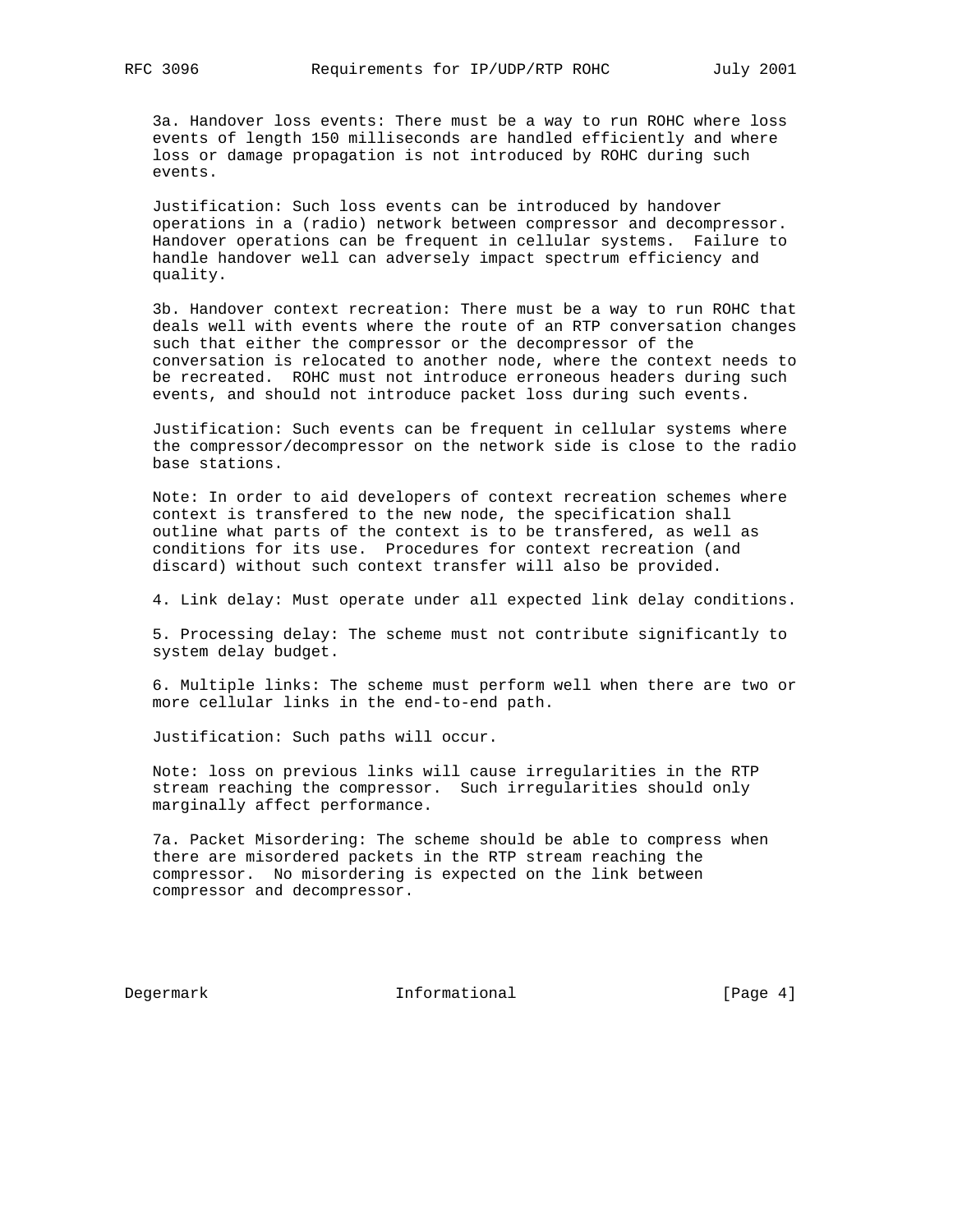Justification: Misordering happens regularly in the Internet. However, since the Internet is engineered to run TCP reasonably well, excessive misordering will not be common and need not be handled with optimum efficiently.

 7b. Moderate Packet Misordering: The scheme should efficiently handle moderate misordering (2-3 packets) in the packet stream reaching the compressor.

Note: This kind of reordering is common.

 8. Unidirectional links/multicast: Must operate (possibly with less efficiency) over links where there is no feedback channel or where there are several receivers.

 9. Configurable frame size fluctuation: It should be possible to restrict the number of different frame sizes used by the scheme.

 Justification: Some radio technologies support only a limited number of frame sizes efficiently.

 Note: Somewhat degraded performance is to be expected when such restrictions are applied.

 Note: This implies that a list of "good" frame sizes must be made available and that ROHC may pick a suitable header format to utilize available space as well as possible.

10. Delay: ROHC should not noticeably add to the end-to-end delay.

 Justification: RTP packets carrying data for interactive voice or video have a limited end-to-end delay budget.

 Note: This requirement is intended to prevent schemes that achieve robustness at the expense of delay, for example schemes that require that header i+x, x>0, is received before header i can be decompressed.

 Note: Together with 2.3.5, this requirement implies that ROHC will not noticeably add to the jitter of the RTP stream, other than what is caused by variations in header size.

 Note: This requirement does not prevent a queue from forming upstream a bottleneck link. Nor does it prevent a compressor from utilizing information from more than one header in such a queue.

 11. Residual errors: For a residual bit-error rate of at most 1e-5, the ROHC scheme must not increase the error rate.

Degermark Informational [Page 5]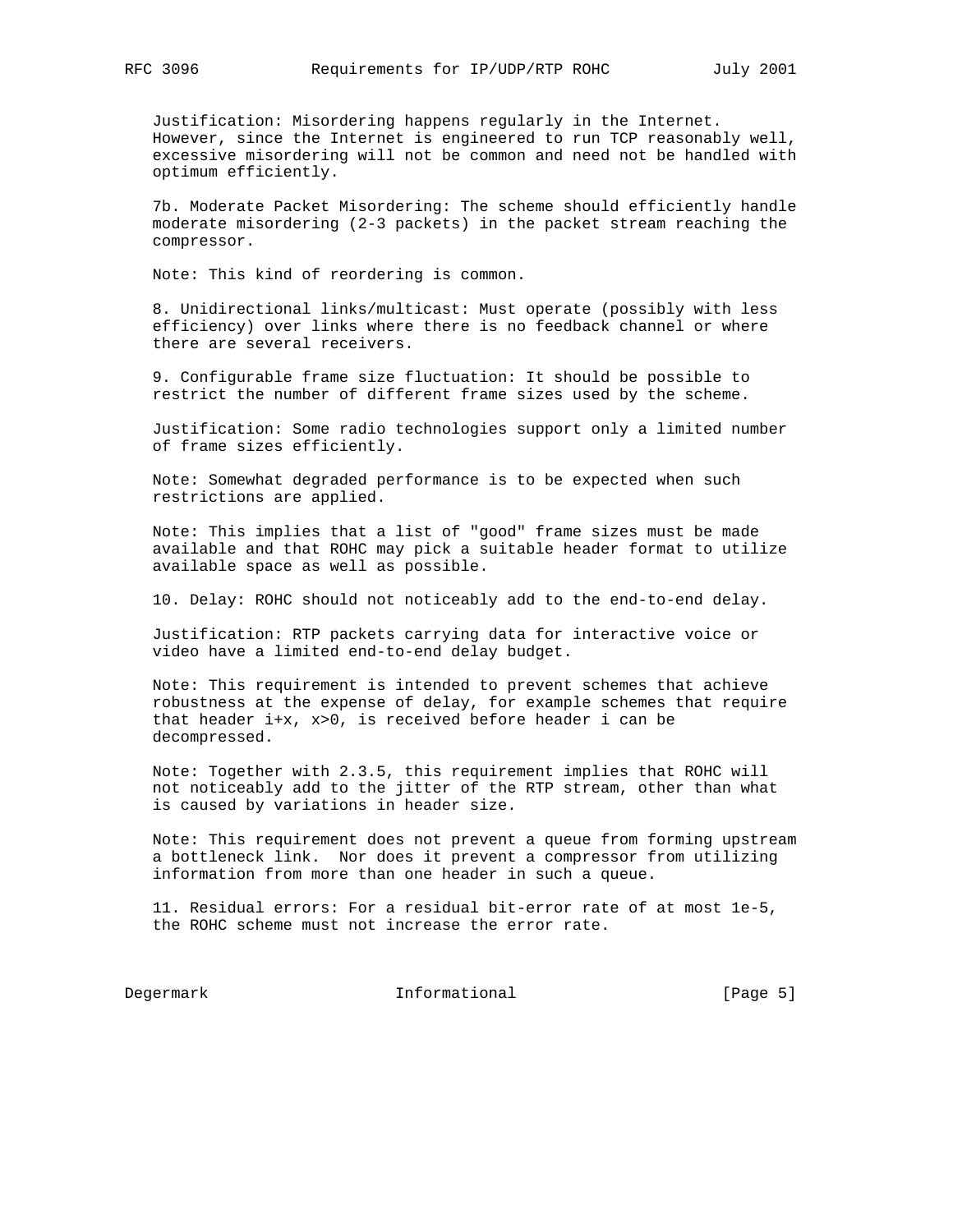Justification: Some target links have a residual error rate, i.e, rate of undetected errors, of this magnitude.

 Note: In the presence of residual bit-errors, ROHC will need error detection mechanisms to prevent damage propagation. These mechanisms will catch some residual errors, but those not caught might cause damage propagation. This requirement states that the reduction of the damage rate due to the error detection mechanisms must not be less than the increase in error rate due to damage propagation.

3. IANA Considerations

 A protocol which meets these requirements, e.g., [ROHC], will require the IANA to assign various numbers. This document by itself, however, does not require any IANA involvement.

4. Security Considerations

 A protocol specified to meet these requirements, e.g., [ROHC], must be able to compress packets containing IPSEC headers according to the IPSEC requirement, 2.2.4. There may be other security aspects to consider in such protocols. This document by itself, however, does not add any security risks.

5. Editor's Address

 Mikael Degermark Dept. of Computer Science University of Arizona P.O. Box 210077 Tucson, AZ 85721-0077 USA

 Phone: (May-July): +46 70 833-8933 Phone: +1 520 621-3489 Fax: +1 520 621-4246 EMail: micke@cs.arizona.edu

Degermark 1nformational [Page 6]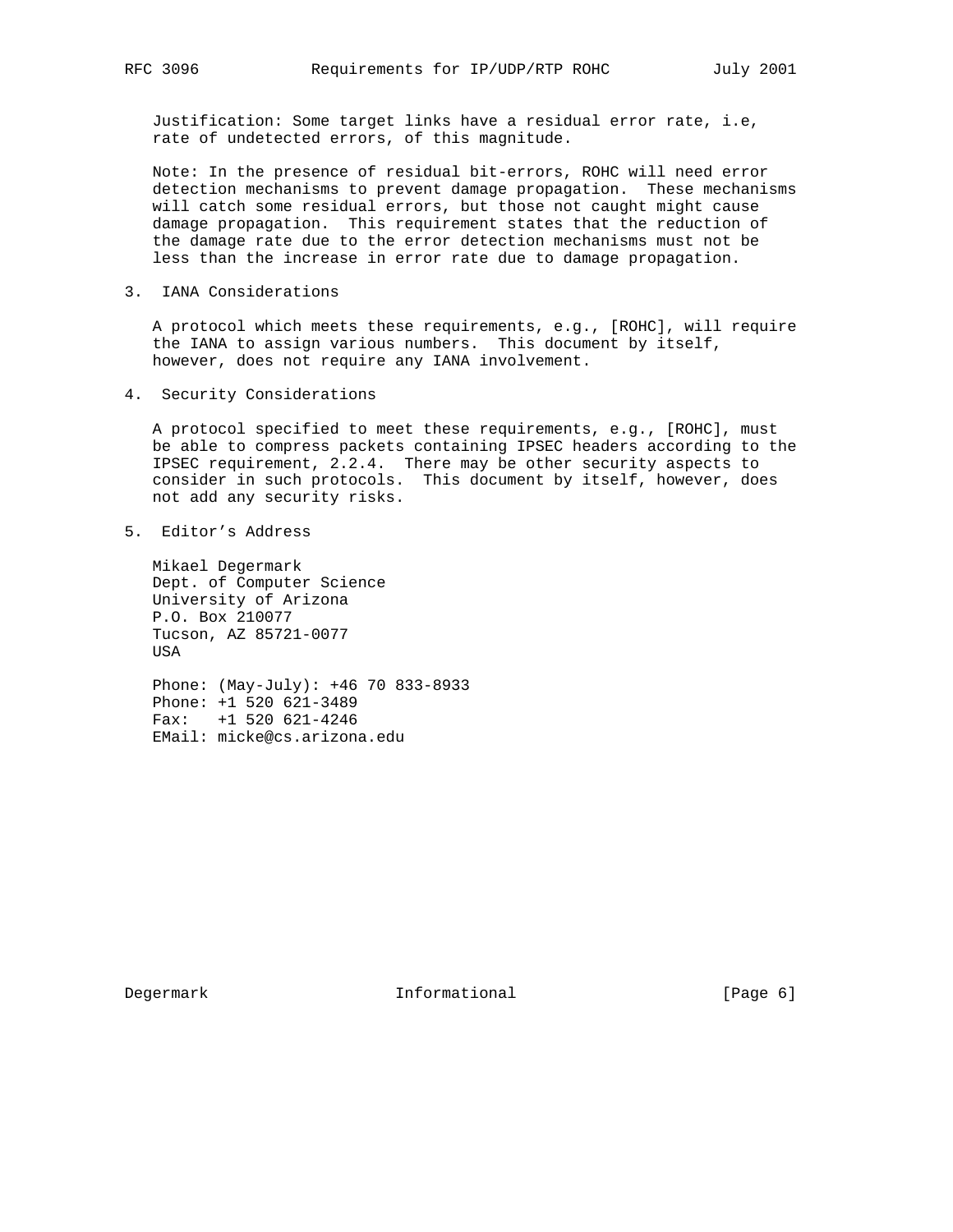# 6. References

- [TR] 3GPP TR 23.922 version 1.0.0, 3rd Generation partnership Project; Technical Specification Group Services and Systems Aspects; Architecture for an All IP network.
- [TS] TS 22.101 version 3.6.0: Service Principles
- [RFC768] Postel, J., "User Datagram Protocol", STD 6, RFC 768, August 1980.
- [RFC791] Postel, J., "Internet Protocol", STD 5, RFC 791, September 1981.
- [RFC1144] Jacobson, V., "Compressing TCP/IP Headers for Low-Speed Serial Links", RFC 1144, February 1990.
	- [CRTP] Casner, S. and V. Jacobson, "Compressing IP/UDP/RTP Headers for Low-Speed Serial Links", RFC 2508, February 1999.
	- [OHC] Bormann, C., Editor, "Robust Header Compression (ROHC)", RFC 3095, June 2001.

Degermark 1nformational [Page 7]